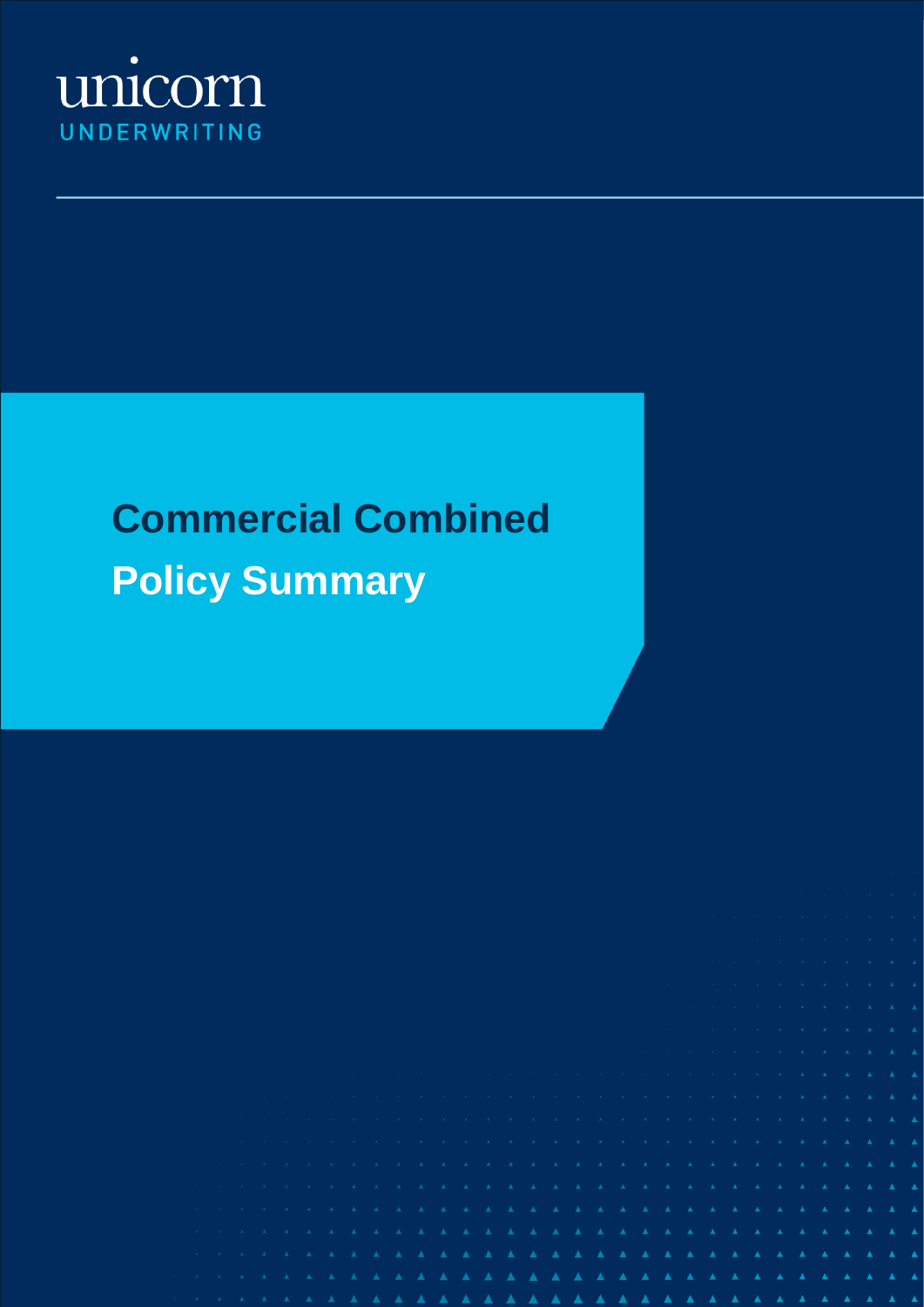# **Policy Summary**

This is a Policy Summary only and does not contain full terms and conditions of the contract of insurance. Some covers are optional and will only apply if you have selected them. Full terms and conditions can be found in the policy document, a copy of which is available on request.

## **Fair Presentation of Risk**

You and anyone representing you have a Duty to provide a fair presentation of the risk. A fair presentation is one which, in a reasonably clear and accessible manner, provides the material facts which you know or ought to know following a reasonable search. Failing that, the information provided must be sufficient to warn the Insurer that additional enquiries must be made to fully understand the risk. The information provided must be substantially correct, complete and made in good faith.

## **Fraud**

If you or anyone representing you makes a fraudulent payment, provides false documents or statements to support a claim, makes a claim or part of any claim is fraudulent, false or exaggerated your policy may be cancelled and no premium returned, the claim may be rejected or reduced sums paid to you. Your details may be passed to fraud prevention and law enforcement agencies who may access and use this information.

## **The Insurer**

Unicorn Underwriting Limited underwrites on behalf of:

| <b>Section</b>                   | <b>Insurer</b><br>ARAG plc is authorised to administer this insurance on behalf of the<br>insurer HDI Global Specialty SE. Registered address: Roderbruchstraße<br>26, 30655 Hannover, Germany. ARAG plc is registered in England<br>number 02585818. Registered address: 9 Whiteladies Road, Clifton,<br>Bristol BS8 1NN.                                                                                                                                                                                                                      |
|----------------------------------|-------------------------------------------------------------------------------------------------------------------------------------------------------------------------------------------------------------------------------------------------------------------------------------------------------------------------------------------------------------------------------------------------------------------------------------------------------------------------------------------------------------------------------------------------|
| <b>Commercial Legal Expenses</b> | HDI Global Specialty SE is authorised and regulated by Bundesanstalt<br>für Finanzdienstleistungsaufsicht. Deemed authorised by the Prudential<br>Regulation Authority. Subject to regulation by the Financial Conduct<br>Authority and limited regulation by the Prudential Regulation Authority.<br>Details of the Temporary Permissions Regime, which allows EEA-based<br>firms to operate in the UK for a limited period while seeking full<br>authorisation, are available on the Financial Conduct Authority's website.<br>(FRN: 659331). |
| <b>Equipment Breakdown</b>       | HSB Engineering Insurance Limited (FCA Register No 202738)<br>authorised by the Prudential Regulation Authority and regulated by the<br>Financial Conduct Authority and the Prudential Regulation Authority                                                                                                                                                                                                                                                                                                                                     |
| All other sections               | Travelers Insurance Company Limited is authorised by the Prudential<br>Regulation Authority and regulated by the Financial Conduct Authority<br>and the Prudential Regulation Authority. Registered in England 1034343                                                                                                                                                                                                                                                                                                                          |

## **Policy duration**

This policy has a 12 month period of insurance (unless shown differently on your policy schedule), and is annually renewable.

## **Cancellation rights**

You have the right to cancel the insurance from inception within 14 days of the receipt of the documents at the start of the insurance or within 14 days of the start of the insurance whichever is later ("the cooling off period") if the cover does not meet their requirements by returning all documents and any certificate to the Broker Intermediary or Agent who arranged the Policy

The Insurers shall return any premium paid in full within 30 days of the receipt of the notice of cancellation from the Broker Intermediary or Agent if the cover is cancelled either

a. before the inception date or

b. within the 14 day cooling off period provided that no claim has been made or incident advised that could give rise to a claim

in these circumstances no return of premium will be made

## **What is Commercial Combined?**

The Commercial Combined product is designed to meet the demands and needs of someone wishing to insure the assets, earnings and legal liabilities of their business.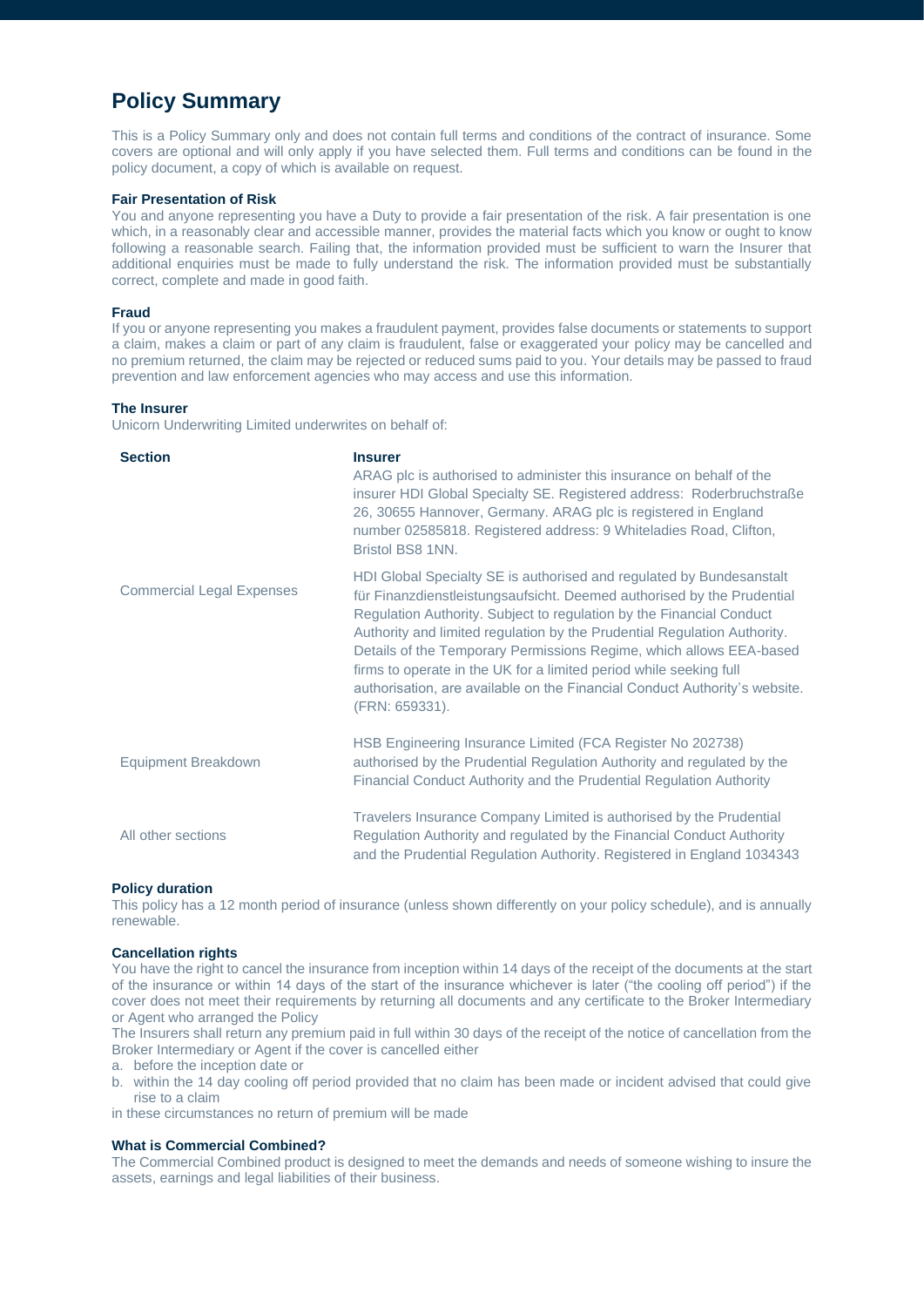## **Significant features and significant or unusual exclusions, limitations or conditions**

| <b>Section 1 Property All Risks</b>                                                                         |                                                                                                      |  |
|-------------------------------------------------------------------------------------------------------------|------------------------------------------------------------------------------------------------------|--|
| <b>Cover</b>                                                                                                |                                                                                                      |  |
| This Section of the Policy covers damage to Property as described in Section 1                              |                                                                                                      |  |
| Cover includes Loss of Rent as a result of damage.                                                          |                                                                                                      |  |
| - Limited to the Rent payable whilst uninhabitable / the Sum Insured shown on the Policy Schedule           |                                                                                                      |  |
| whichever is less                                                                                           |                                                                                                      |  |
| Some of the covers are optional, they are not included as Standard and will only apply if you have selected |                                                                                                      |  |
| them and they are shown on the Policy Schedule.                                                             |                                                                                                      |  |
| <b>Principal Extensions</b>                                                                                 | <b>Limits</b>                                                                                        |  |
| keys and locks                                                                                              | £2,500 any one loss                                                                                  |  |
| theft damage to buildings                                                                                   | for which the Insured is responsible and is not                                                      |  |
|                                                                                                             | otherwise insured                                                                                    |  |
| temporary removal                                                                                           | 10% of the Contents sum insured                                                                      |  |
| exhibitions                                                                                                 | £25,000 any one loss for Contents and Stock                                                          |  |
|                                                                                                             | including whilst in transit                                                                          |  |
| other locations                                                                                             | £2,500 any one loss/£10,000 in any one period of                                                     |  |
|                                                                                                             | insurance for Contents and Stock                                                                     |  |
| third party storage locations                                                                               | 10% of the Contents and Stock Sum                                                                    |  |
|                                                                                                             | Insured/£250,000 whichever is lesser amount                                                          |  |
| landscaped gardens damage by Fire Brigade                                                                   | £25,000 any one loss                                                                                 |  |
| loss of metered supplies                                                                                    | £25,000 any one loss                                                                                 |  |
| trace and access                                                                                            | £25,000 any one loss                                                                                 |  |
| clearing of drains                                                                                          | £25,000 any one loss                                                                                 |  |
| fire and security equipment                                                                                 | £25,000 any one loss                                                                                 |  |
| computer records                                                                                            | £10,000 any one loss/aggregate any one period of                                                     |  |
|                                                                                                             | insured                                                                                              |  |
| theft of building parts                                                                                     | Sum Insured shown on the Schedule and for which                                                      |  |
|                                                                                                             | the Insured is responsible and not otherwise insured                                                 |  |
| obsolete buildings materials                                                                                | 10% of the Declared Value of Buildings                                                               |  |
| loss minimisation costs and prevention expenditure                                                          | £25,000 any one period of insurance                                                                  |  |
| further investigation expenses, building damage                                                             | £5,000 any one loss                                                                                  |  |
| emergency access by police                                                                                  | £10,000 any one period of insurance                                                                  |  |
| unauthorised use of supplies                                                                                | £25,000 any one loss                                                                                 |  |
| sprinkler upgrade costs                                                                                     | £25,000 any one claim                                                                                |  |
| undamaged tenants improvements                                                                              | £25,000 any one loss                                                                                 |  |
| seventy two hour clause                                                                                     | Storm, Flood, Earthquake: occurring within 72 hours<br>period deemed one loss for determining Excess |  |
| European Union and public authorities                                                                       | 15% of the amount payable if Buildings had been                                                      |  |
|                                                                                                             | totally destroyed                                                                                    |  |
| removal of debris                                                                                           | Sum insured shown on schedule                                                                        |  |
| capital additions                                                                                           | 10% of Buildings, Tenants Improvements, Contents                                                     |  |
|                                                                                                             | Sum Insured/£500,000 whichever is lesser amount                                                      |  |

| <b>Principal Exclusions to Section 1</b>          |                                                                                                                                                                                                                                                             |
|---------------------------------------------------|-------------------------------------------------------------------------------------------------------------------------------------------------------------------------------------------------------------------------------------------------------------|
| acts of fraud or dishonesty                       | land, piers, jetties, bridges, culverts, excavations                                                                                                                                                                                                        |
| bursting by steam pressure of boilers             | livestock, growing crops or trees                                                                                                                                                                                                                           |
| cessation of work, confiscation, seizure, embargo | mechanical/electrical breakdown/derangement/<br>disturbance, power fluctuations                                                                                                                                                                             |
| change in temperature, texture, finish            | orders of government/public authority                                                                                                                                                                                                                       |
| corrosion, rust, wet or dry rot                   | property/structures under construction/erection                                                                                                                                                                                                             |
| damage by animal, vermin, insects                 | pollution or contamination                                                                                                                                                                                                                                  |
| damage to building by its own collapse/cracking   | spontaneous fermentation or heating process                                                                                                                                                                                                                 |
| damage to property undergoing a trade process     | storm and flood damage caused to fences, gates and<br>moveable property in the open                                                                                                                                                                         |
| defective/faulty workmanship, design or materials | subsidence, heave or landslip caused by or arising<br>from:<br>coastal/river erosion<br>settlement/movement of made up ground<br>$\bullet$<br>construction/demolition, structural alteration or<br>repair<br>new structures; normal settlement/bedding down |
| disappearance, unexplained loss                   | theft not involving forcible and violent means                                                                                                                                                                                                              |
| erasure of electronic records                     | theft of property in the open                                                                                                                                                                                                                               |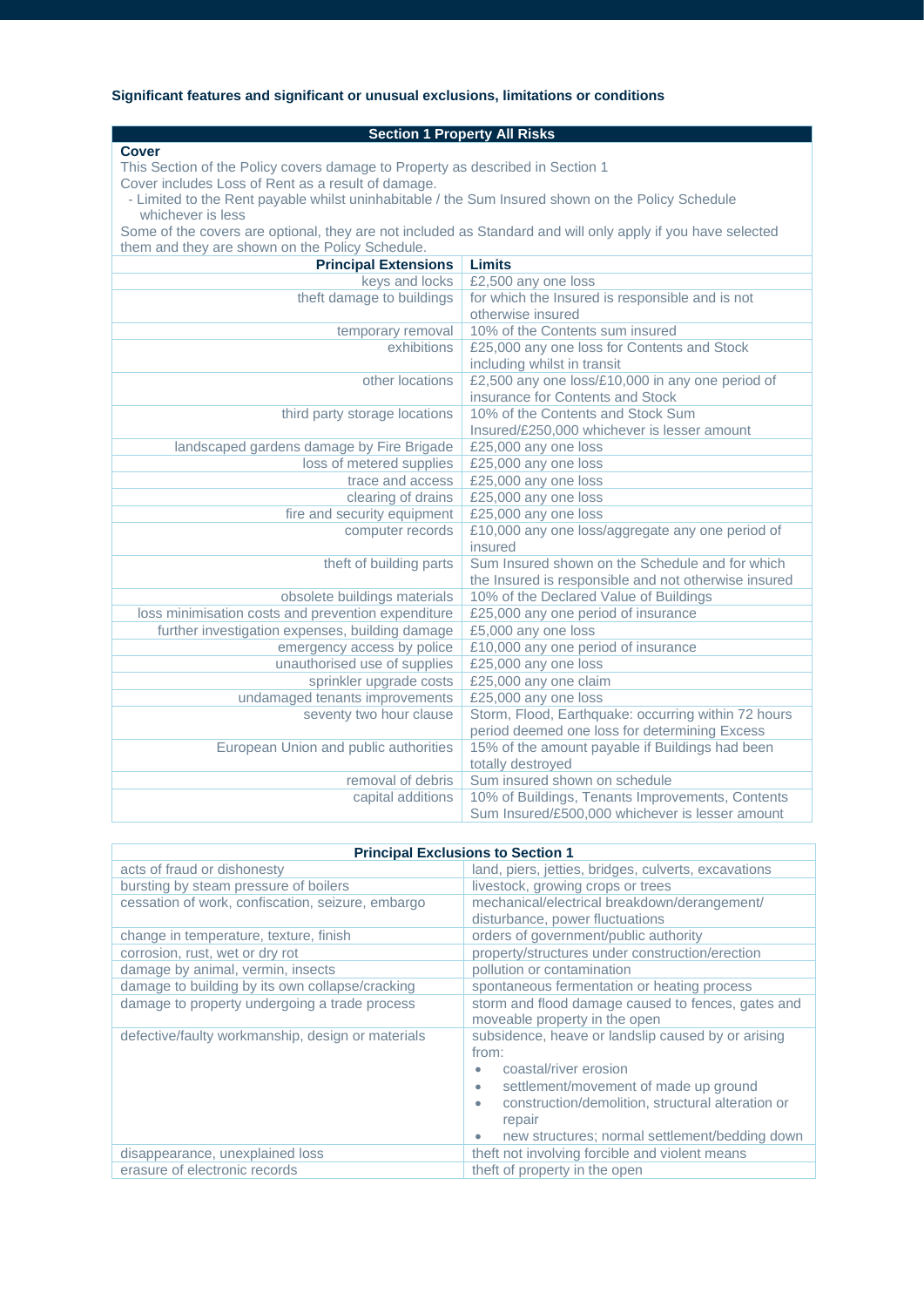| frost, change in water table level                  | unoccupied building; restricted cover                                               |
|-----------------------------------------------------|-------------------------------------------------------------------------------------|
| inherent vice, latent defect, gradual deterioration | vehicles for road use, trailers, caravans, watercraft,<br>aircraft including drones |
| jewellery, precious stones, metals, bullion or furs | wear and tear                                                                       |
| joint leakage, failure of welds                     |                                                                                     |

| <b>Principal Terms &amp; Conditions to Section 1</b> |                           |  |
|------------------------------------------------------|---------------------------|--|
| average                                              | intruder alarm system     |  |
| fire extinguishing appliances                        | minimum level of security |  |

#### **Optional covers to Section 1**

These covers will show as operative in the Policy Schedule if you have selected them **Money** Loss of business money or non-negotiable money either on the premises or elsewhere within Great Britain, Northern Ireland, the Isle of Man or the Channel Islands. Limits as shown on the Policy Schedule. In the Buildings • during business hours • non-business hours/unattended • not in locked safe

- secured in a locked unspecified safe
- secured in a specified safe

**Elsewhere** 

• in a bank night safe, in transit, in the insured's private dwelling house

Cover includes

- damage to clothing and personal effects resulting from theft of money. Limit: £500 any one loss
- damage to strongroom, safe, till or franking machine. Limit: cost of repair or replacement

| <b>Principal Exclusions</b>                         | <b>Principal Conditions</b>                      |
|-----------------------------------------------------|--------------------------------------------------|
| forgery or deception                                | maintain minimum standards of precaution         |
| false, fraudulent or invalid payment                | transit protocols – routes and persons attending |
| loss from an unattended vehicle/coin operated item  | premises security precautions and measures       |
| loss from unconnected business activities           |                                                  |
| shortage due to error or omission                   |                                                  |
| outside the Territorial Limits                      |                                                  |
| theft not involving forcible and violent entry/exit |                                                  |
| theft by employees                                  |                                                  |
| use of counterfeit money                            |                                                  |

## **Theft by Employees**

Direct loss of money, non-negotiable money or property belonging to or the legal responsibility of the Insured caused by fraudulent/dishonest acts of employees.

Limit £10,0000 any one specific event

| <b>Principal Exclusions</b>                                              |                                                     |
|--------------------------------------------------------------------------|-----------------------------------------------------|
| unexplained shortages                                                    | losses occurring prior to inception of this Section |
| indirect loss of money                                                   | lack of reasonable care                             |
| losses not discovered and notified to Insurers within<br>30 days of loss |                                                     |
|                                                                          |                                                     |

**All Risks on Portable Property** 

Damage to specified portable property used in connection with the business occurring within the selected geographical areas shown on the Policy Schedule

#### Limit as shown on the Policy Schedule **Principal Exclusions** detention or confiscation depreciation, electrical or mechanical breakdown unattended property unless contained in • a securely locked building • a secure vehicle process of cleaning restoring adjusting repair wear and tear

## **Goods in Transit**

Damage to Goods in Transit being carried

- on any Vehicle operated or owned by the Insured
- by a carrier other than the Insured by means of road, rail or inland air freight

within Great Britain, Northern Ireland, the Isle of Man or the Channel Islands during the period of insurance Limit as shown on the Policy Schedule or noted below: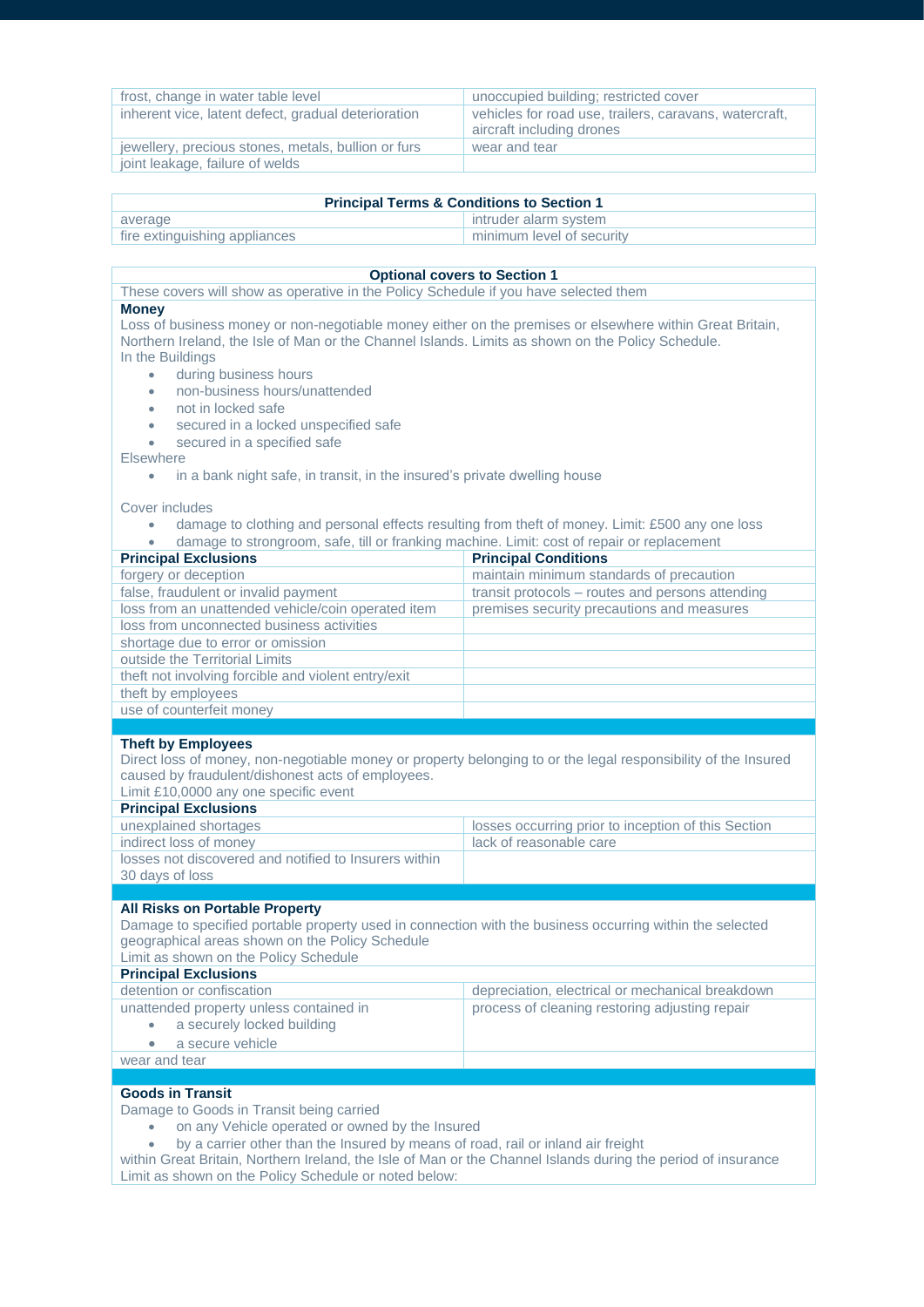| £2,500: packing materials, removal of debris, site clearance, cost of reloading and re-securing.<br>٠<br>Additional cost of transferring goods following fire collision overturning or impact.<br>£500: personal effects belonging to the driver                                                                                |                                                                                                                      |  |
|---------------------------------------------------------------------------------------------------------------------------------------------------------------------------------------------------------------------------------------------------------------------------------------------------------------------------------|----------------------------------------------------------------------------------------------------------------------|--|
| <b>Principal Exclusions</b>                                                                                                                                                                                                                                                                                                     | <b>Principal Conditions</b>                                                                                          |  |
| breakdown or refrigeration/insufficient insulation                                                                                                                                                                                                                                                                              | unattended loaded vehicle protections/precautions                                                                    |  |
| defective/inadequate packing/insufficient addressing                                                                                                                                                                                                                                                                            | invoice cost Stock valuation                                                                                         |  |
| depreciation, delay, inadequate documentation                                                                                                                                                                                                                                                                                   |                                                                                                                      |  |
| erection dismantling or installation                                                                                                                                                                                                                                                                                            |                                                                                                                      |  |
| disappearance/unexplained shortages of materials                                                                                                                                                                                                                                                                                |                                                                                                                      |  |
| spillage leakage evaporation loss of weight shrinkage                                                                                                                                                                                                                                                                           |                                                                                                                      |  |
| theft from open backed, curtain sided, soft sided, soft                                                                                                                                                                                                                                                                         |                                                                                                                      |  |
| topped vehicles                                                                                                                                                                                                                                                                                                                 |                                                                                                                      |  |
|                                                                                                                                                                                                                                                                                                                                 |                                                                                                                      |  |
| <b>Deterioration of Stock</b><br>Damage to Refrigerated Goods the property of the Insured or for which they are responsible due to<br>deterioration contamination or putrefaction whilst contained in a frozen food cabinet, cabinet freezer, cold<br>room, cold store or refrigerator<br>Limit as shown in the Policy Schedule |                                                                                                                      |  |
| <b>Principal Exclusions</b>                                                                                                                                                                                                                                                                                                     | <b>Principal Conditions</b>                                                                                          |  |
| damage where the frozen food cabinet, freezer, cold                                                                                                                                                                                                                                                                             | reasonable precautions for the safety                                                                                |  |
| room, cold store or freezer is                                                                                                                                                                                                                                                                                                  |                                                                                                                      |  |
| over 10 years old<br>$\bullet$                                                                                                                                                                                                                                                                                                  |                                                                                                                      |  |
| over 2 years old and not annually inspected                                                                                                                                                                                                                                                                                     |                                                                                                                      |  |
| damage caused by failure of public supply                                                                                                                                                                                                                                                                                       | serviced in accordance with manufacturers'<br>recommended standards                                                  |  |
| damage caused by failure to comply with                                                                                                                                                                                                                                                                                         |                                                                                                                      |  |
| manufacturers' instructions or use components not                                                                                                                                                                                                                                                                               |                                                                                                                      |  |
| approved by manufacturers'                                                                                                                                                                                                                                                                                                      |                                                                                                                      |  |
| wear and tear, deterioration or gradual developing                                                                                                                                                                                                                                                                              |                                                                                                                      |  |
| flaws or defects                                                                                                                                                                                                                                                                                                                |                                                                                                                      |  |
|                                                                                                                                                                                                                                                                                                                                 |                                                                                                                      |  |
| incorrect setting of thermostatic or automatic                                                                                                                                                                                                                                                                                  |                                                                                                                      |  |
| controlling devices                                                                                                                                                                                                                                                                                                             |                                                                                                                      |  |
| <b>Cover</b>                                                                                                                                                                                                                                                                                                                    | <b>Section 2 Business Interruption</b>                                                                               |  |
| <b>Schedule</b>                                                                                                                                                                                                                                                                                                                 | Optional Section: this Section of the Policy is only operative if you have selected it and it is shown in the Policy |  |
| This Section of the Policy covers loss of gross profit or increased cost of working caused as a result of                                                                                                                                                                                                                       |                                                                                                                      |  |
| damage to Property covered in Section 1. Limit and Indemnity Period as shown in the Policy Schedule                                                                                                                                                                                                                             |                                                                                                                      |  |
| <b>Principal Extensions</b>                                                                                                                                                                                                                                                                                                     | <b>Limits</b>                                                                                                        |  |
| food & drink poisoning                                                                                                                                                                                                                                                                                                          | £100,000/3 month indemnity                                                                                           |  |
| closure of business premises - murder, sanitary                                                                                                                                                                                                                                                                                 | £100,000/3 month indemnity                                                                                           |  |
| arrangements, vermin                                                                                                                                                                                                                                                                                                            |                                                                                                                      |  |
| unspecified customers                                                                                                                                                                                                                                                                                                           | £100,000 any one loss                                                                                                |  |
| specified customers                                                                                                                                                                                                                                                                                                             | Sum Insured shown in Policy Schedule                                                                                 |  |
| unspecified suppliers                                                                                                                                                                                                                                                                                                           | £100,000 any one loss                                                                                                |  |
| specified suppliers                                                                                                                                                                                                                                                                                                             | Sum Insured shown in Policy Schedule                                                                                 |  |
| prevention of access                                                                                                                                                                                                                                                                                                            | £100,000 any one loss                                                                                                |  |
| damage to public utilities                                                                                                                                                                                                                                                                                                      | £100,000 any one loss                                                                                                |  |
| accidental failure of public supply - arising from<br>damage                                                                                                                                                                                                                                                                    | £50,000 any one loss, cessation for at least 24 hours<br>(telecommunications) otherwise for at least 4 hours         |  |
| goods in transit                                                                                                                                                                                                                                                                                                                | 10% of the Sum Insured any one loss or £50,000                                                                       |  |
|                                                                                                                                                                                                                                                                                                                                 | whichever is the lesser amount                                                                                       |  |
| documents                                                                                                                                                                                                                                                                                                                       | £50,000 any one loss                                                                                                 |  |
| storage sites<br>contract sites                                                                                                                                                                                                                                                                                                 | £25,000 any one loss                                                                                                 |  |
| public relations expenses                                                                                                                                                                                                                                                                                                       | £50,000 any one loss<br>£10,000 any one loss                                                                         |  |
| exhibition expenses                                                                                                                                                                                                                                                                                                             | £25,000 any one loss                                                                                                 |  |
| bomb (hoax or actual)                                                                                                                                                                                                                                                                                                           | loss exceeding 2 hours duration                                                                                      |  |

| <b>Principal Exclusions to Section 2</b>                                                                                               |                                                                                                                                               |  |
|----------------------------------------------------------------------------------------------------------------------------------------|-----------------------------------------------------------------------------------------------------------------------------------------------|--|
| damage by riot or malicious damage causing erasure<br>loss or distortion of information on computer and<br>telecommunication equipment | increase in cost of working due to:<br>failure of any satellite prior to obtaining its full<br>operating function/in final year of its design |  |
|                                                                                                                                        | life                                                                                                                                          |  |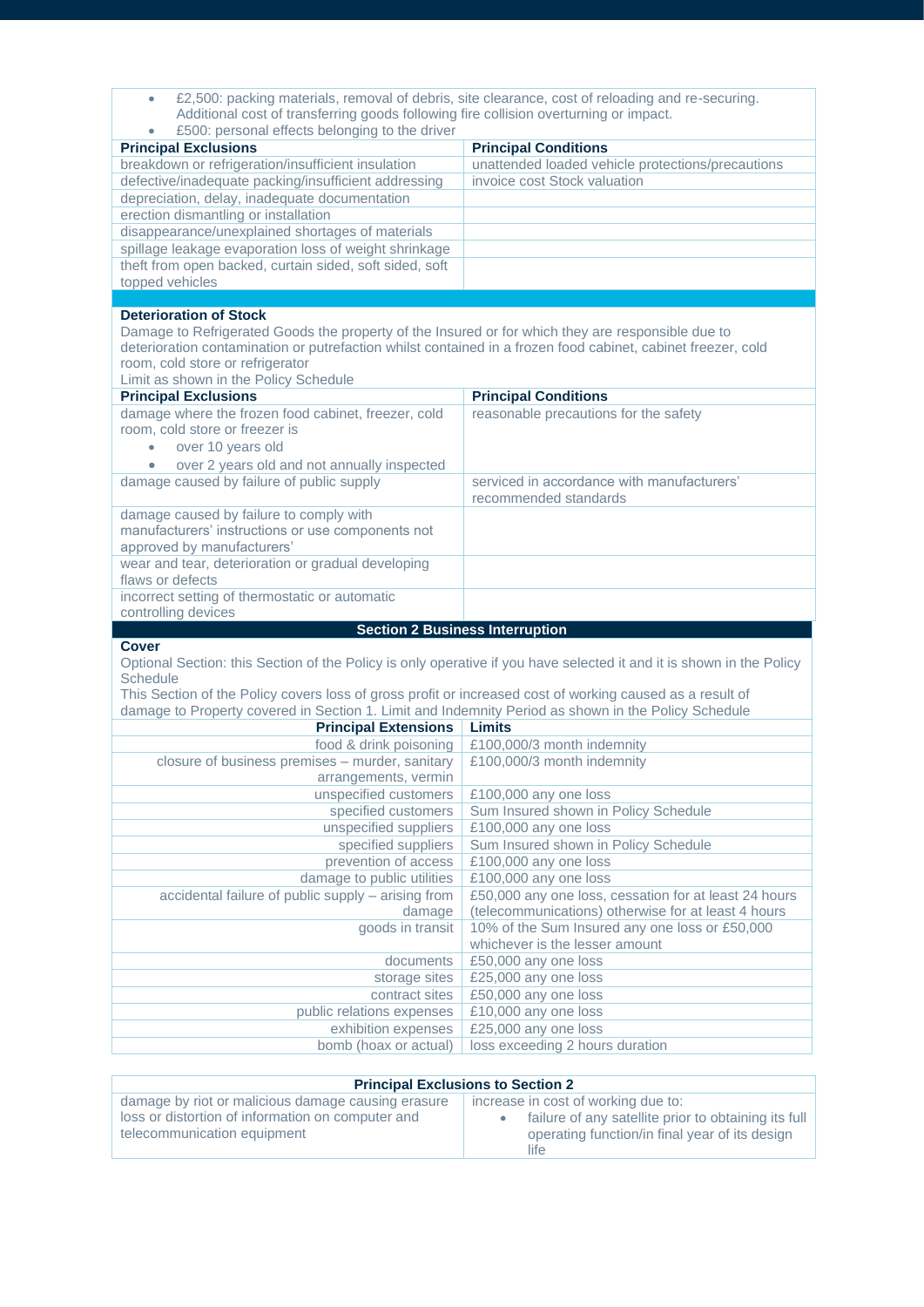|                                                                                                                                                   | atmospheric, solar or lunar conditions<br>causing temporary interference with<br>transmission to or from any satellite |
|---------------------------------------------------------------------------------------------------------------------------------------------------|------------------------------------------------------------------------------------------------------------------------|
| other erasure loss distortion or corruption of<br>information on computer and telecommunication<br>equipment unless resulting from Defined Perils |                                                                                                                        |

| <b>Principal Terms &amp; Conditions to Section 2</b> |                 |  |
|------------------------------------------------------|-----------------|--|
| additional increased cost of working                 | average         |  |
| increased cost of working                            | rent receivable |  |

| <b>Optional covers to Section 2</b>                                                                                                                                                            |                                                                                                                                                                                                                             |  |
|------------------------------------------------------------------------------------------------------------------------------------------------------------------------------------------------|-----------------------------------------------------------------------------------------------------------------------------------------------------------------------------------------------------------------------------|--|
| These covers will show as operative in the Policy Schedule if you have selected them                                                                                                           |                                                                                                                                                                                                                             |  |
| <b>Outstanding Debit Balances</b>                                                                                                                                                              |                                                                                                                                                                                                                             |  |
| loss of outstanding debit balances caused by insured damage to accounting records                                                                                                              |                                                                                                                                                                                                                             |  |
| Limit as shown in Policy Schedule                                                                                                                                                              |                                                                                                                                                                                                                             |  |
| <b>Principal Terms and Conditions</b>                                                                                                                                                          |                                                                                                                                                                                                                             |  |
| debit recording and storage records                                                                                                                                                            |                                                                                                                                                                                                                             |  |
| <b>Loss of Licence</b>                                                                                                                                                                         |                                                                                                                                                                                                                             |  |
| licence be revoked or renewal refused due to a cause beyond the Insured's control<br>Limit as shown on the Policy Schedule<br>Indemnity Period 12 months<br>Cover includes:<br>with any appeal | Depreciation in value of the Insured's interest in the insured premises or the business should the granted liquor<br>costs and expenses incurred by the Insured with the prior written consent of the Insurer in connection |  |
| <b>Principal Exclusions</b>                                                                                                                                                                    | <b>Principal Conditions</b>                                                                                                                                                                                                 |  |
| loss by virtue to legislation relating to the Licence                                                                                                                                          | notice of loss of licence within 24 hours                                                                                                                                                                                   |  |
| loss due to alteration to the premises without consent                                                                                                                                         | Immediate advice of any change in tenancy or<br>management                                                                                                                                                                  |  |
| loss due to being in an unsanitary/unsatisfactory<br>condition                                                                                                                                 | immediate advice of any complaint against the<br>Premises or the control of the Premises                                                                                                                                    |  |
| loss due to town/county planning improvement<br>redevelopment or compulsory purchase or the<br>surrender/reduction or redistribution of licences                                               | immediate advice of any proceedings against or<br>conviction of the licence-holder, manager, tenant or<br>other occupier of the Premises                                                                                    |  |
| any depreciation not as a sole and direct result of loss<br>of licence                                                                                                                         | immediate notice of objection to renewal or other<br>circumstances that may endanger the renewal of<br>licence                                                                                                              |  |
|                                                                                                                                                                                                |                                                                                                                                                                                                                             |  |

## **Section 3 Equipment Breakdown**

## **Cover**

This Section covers direct physical loss or damage and any specified consequential loss to Covered Equipment owned by the Insured or for which the Insured is responsible caused by an Accident at the Premises<br>Limit of Indo Limit of Indemnity is £5,000,000 any one Accident

| Limits                                             |
|----------------------------------------------------|
| £20,000 any one Accident                           |
| £50,000 any one period of insurance                |
| Covered equipment within the Territorial limits.   |
| Portable Computer Equipment anywhere in the world  |
| £100,000 any one Accident                          |
| £500,000 any one Accident                          |
| £50,000 any one Accident                           |
| £2,000,000 any one Accident                        |
| £25,000 any one Accident                           |
| 25% of the replacement as new cost/£25,000         |
| whichever is less                                  |
| £20,000 any one Accident                           |
| £10,000 any one Accident                           |
| £10,000 any one Accident                           |
| £5,000 any one Accident                            |
| Limit of Liability as shown in the Policy Schedule |
| subject prior written agreement from the Insurer   |
|                                                    |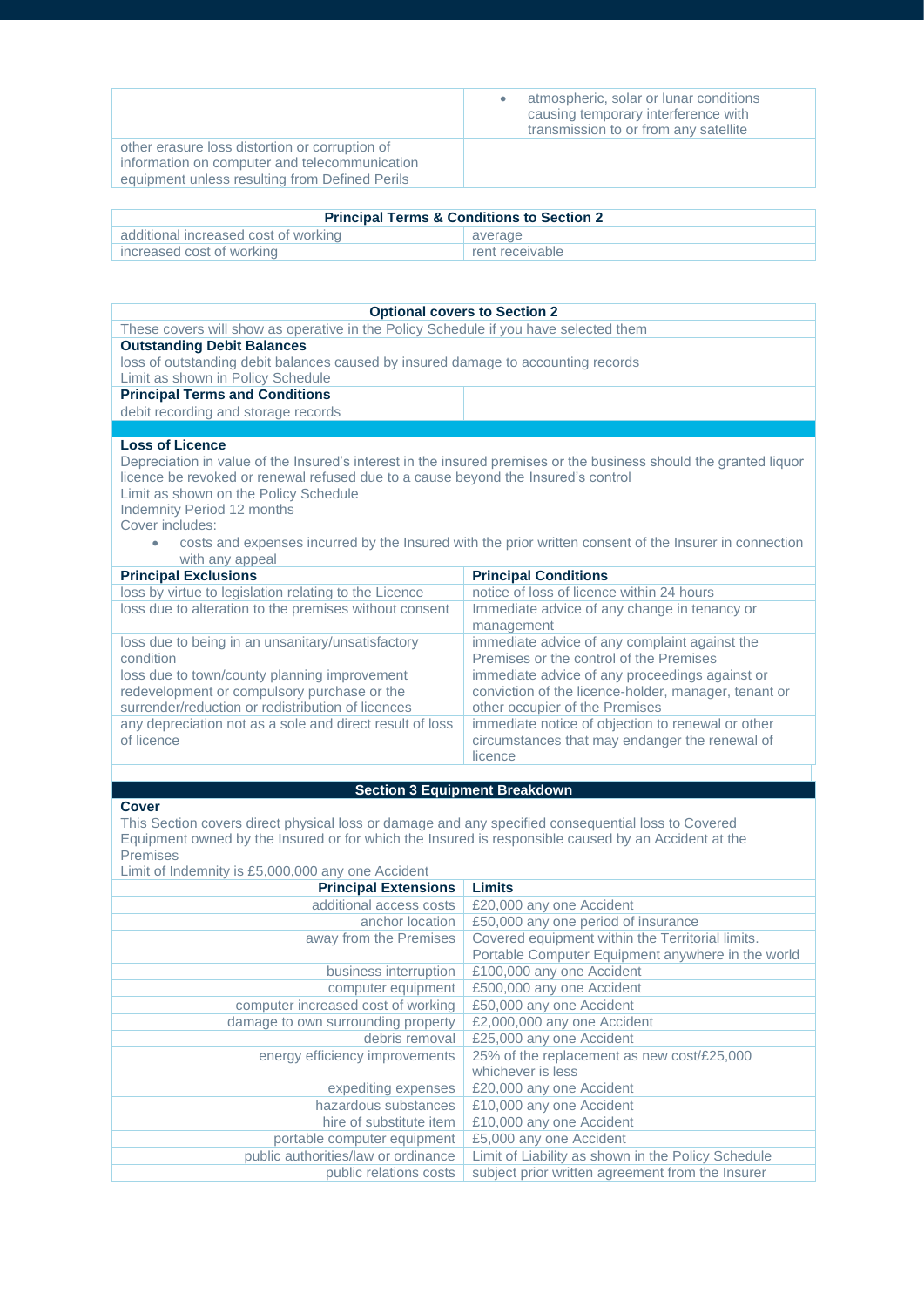| reinstatement of data lost or damaged   £50,000 any one Accident   |                                                              |
|--------------------------------------------------------------------|--------------------------------------------------------------|
|                                                                    | repair costs investigations $\vert$ £25,000 any one Accident |
| storage tanks and loss of contents $\mid$ £10,000 any one Accident |                                                              |

| <b>Principal Exclusions to Section 3</b>                                                                                                                                                                                                                                                 |                                                                                                                                                                              |
|------------------------------------------------------------------------------------------------------------------------------------------------------------------------------------------------------------------------------------------------------------------------------------------|------------------------------------------------------------------------------------------------------------------------------------------------------------------------------|
| Damage caused by or resulting from                                                                                                                                                                                                                                                       |                                                                                                                                                                              |
| a condition which can be corrected by resetting<br>calibrating realigning tightening adjusting or cleaning<br>or by the performance of maintenance<br>any cause which is recoverable under a maintenance<br>agreement, warranty or guarantee<br>breakage or abrasion of wires or strands | public authorities<br>any increase in loss due to a hazardous<br>substance<br>any liability to a third party<br>fines<br>increased construction costs until the<br>$\bullet$ |
| depletion deterioration corrosion wear and tear or<br>other gradually developing conditions                                                                                                                                                                                              | building is replaced<br>programming error, programming limitation, computer<br>virus, introduction of malicious code, loss of access,<br>loss of use, loss of functionality  |
| equipment in a private dwelling/private dwelling<br>quarters                                                                                                                                                                                                                             | incorrect setting of thermostats or automatic<br>controlling devices reinstatement of software                                                                               |
| hydrostatic pneumatic gas pressure test of any<br>boiler/pressure vessel                                                                                                                                                                                                                 | the decision of a Service Provider to stop or reduce<br>trade with the Insured or restrict services                                                                          |
| insulation breakdown test of any type of electrical<br>equipment                                                                                                                                                                                                                         | Infectious Agent, Pandemic or Pandemic Agent                                                                                                                                 |

| <b>Excluded Property</b>                                                                                                                         |                                                                                      |
|--------------------------------------------------------------------------------------------------------------------------------------------------|--------------------------------------------------------------------------------------|
| biomass or biogas installation                                                                                                                   | Manufacturing Production or Process Equipment<br>including linked Computer Equipment |
| electricity generating equipment, emergency back-up<br>power equipment or wind turbines exceeding 10kw,<br>photovoltaic equipment exceeding 50kw | self-propelled plant and equipment dragline<br>excavation or construction equipment  |
| electronic equipment used for research diagnostic<br>treatment experimental, medical or scientific purposes<br>valued (new) exceeding £30,000    | safety or protective devices                                                         |
| equipment manufactured by the Insured for sale                                                                                                   | supporting structure foundation masonry brickwork or<br>cabinet                      |
| Hydroelectric installations                                                                                                                      | tools dies cutting edges crushing surface parts<br>requiring periodic renewal        |
| insulating or refactory material                                                                                                                 | vehicles aircraft floating vessels or any equipment<br>mounted thereon               |

## **Principal Terms & Conditions to Section 3**

precautions back-up records

## **Section 4 Employers Liability**

#### **Cover**

Optional Section: this Section of the Policy is only operative if you have selected it and it is shown in the Policy **Schedule** 

This Section of the Policy protects the Insured in regard to their legal liabilities in respect of claims from employees sustaining injury or disease caused during the period of insurance and in connection with their employment by the Insured.

Limit of Indemnity is £10,000,000

| <b>Principal Extensions</b>                     | <b>Limits</b>                                          |
|-------------------------------------------------|--------------------------------------------------------|
| court attendance compensation                   | per day: £750 director/partner, £250 any Employee      |
| Corporate Manslaughter and Corporate Homicide - | excludes payment of fines, penalties, cost of remedial |
| legal defence costs                             | or publicity orders. Limit £1,000,000 under this and   |
|                                                 | equivalent extension under Section 5                   |
| Health & Safety at Work – legal defence costs   | excludes payment of fine or penalties                  |
| indemnity to other parties                      | Limit of Liability shown on Policy Schedule            |
| unsatisfied court judgements                    | wholly or partially unpaid after six months, providing |
|                                                 | no appeal outstanding                                  |

| <b>Principal Exclusions to Section 4</b>                              |                                                                             |
|-----------------------------------------------------------------------|-----------------------------------------------------------------------------|
| liability arising from work or visits offshore                        | injury involving motor vehicles where motor insurance<br>is required by law |
| working outside the United Kingdom other than for<br>temporary visits |                                                                             |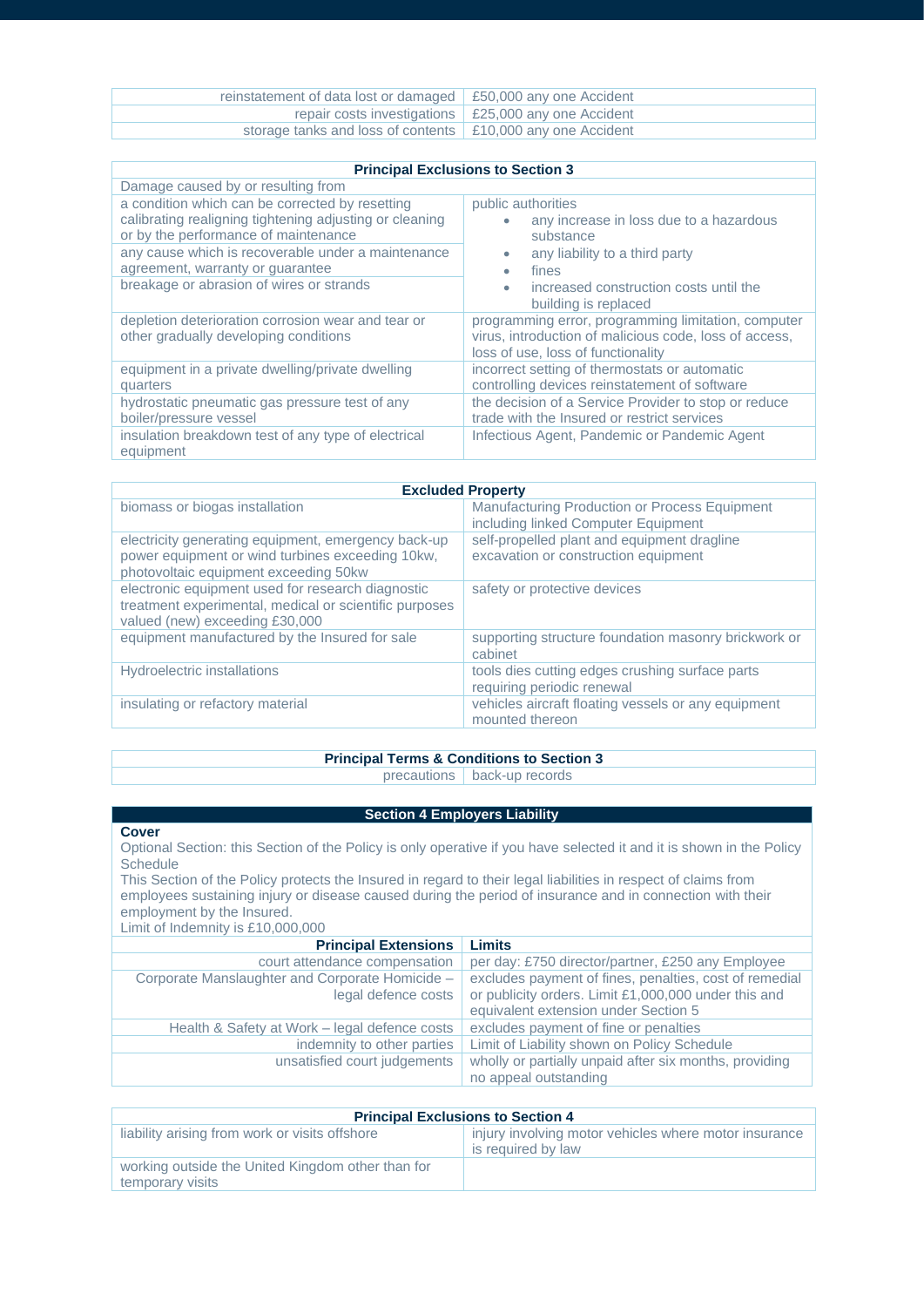| <b>Section 5 Public &amp; Products Liability</b>                                                                     |                                                         |
|----------------------------------------------------------------------------------------------------------------------|---------------------------------------------------------|
| <b>Cover</b>                                                                                                         |                                                         |
| Optional Section: this Section of the Policy is only operative if you have selected it and it is shown in the Policy |                                                         |
| <b>Schedule</b>                                                                                                      |                                                         |
| This Section of the Policy covers protects the Insured in regard to their legal liabilities to pay compensation      |                                                         |
| and legal costs for accidental death or injury to any person (excluding employees) and accidental damage to          |                                                         |
| third party material property.                                                                                       |                                                         |
| Limit of Indemnity as shown on Policy Schedule - inclusive of costs in respect of occurrences in the USA or          |                                                         |
| Canada                                                                                                               |                                                         |
| <b>Territorial Limits:</b>                                                                                           |                                                         |
| Public Liability a) Great Britain, Northern Ireland and Channel Islands and b) temporary non-manual<br>٠             |                                                         |
| work elsewhere in the world (excluding USA and Canada)                                                               |                                                         |
| Products Liability c) anywhere in the world excluding USA and Canada provided products are<br>۰                      |                                                         |
| supplied from/worked upon with the countries named in a) above                                                       |                                                         |
| <b>Principal Extensions</b>                                                                                          | <b>Limits</b>                                           |
| Consumer Protection & Food Safety Acts - legal                                                                       | excludes payment of fines or penalties                  |
| defence costs                                                                                                        |                                                         |
| court attendance compensation                                                                                        | per day: £750 director/partner, £250 any Employee       |
| Corporate Manslaughter and Corporate Homicide -                                                                      | excludes payment of fines, penalties, cost of remedial  |
| legal defence costs                                                                                                  | or publicity orders. Limit £1,000,000 under this and    |
|                                                                                                                      | equivalent extension under Section 4                    |
| cross liabilities                                                                                                    |                                                         |
| Data Protection                                                                                                      | £500,000. Excludes cost of fines or penalties,          |
|                                                                                                                      | replacing erasing personal data                         |
| Defective Premises Act                                                                                               | excludes cost of remedying defects                      |
| Health & Safety at Work - legal defence costs                                                                        | excludes payment of fine or penalties                   |
| indemnity to other parties                                                                                           | Limit of Liability as shown in Policy Schedule. Parties |
|                                                                                                                      | must observe and fulfil Section terms and conditions    |
| motor contingent liability                                                                                           | excludes insured's vehicles, damages to vehicles or     |
|                                                                                                                      | conveyed goods                                          |
| overseas personal liability                                                                                          | excludes liability arising from the                     |
|                                                                                                                      | ownership/occupation of land or buildings               |
| property in the Insured's custody or control                                                                         | excludes liability assumed under a tenancy              |
|                                                                                                                      | agreement or other agreement                            |

| <b>Principal Exclusions to Section 5</b>                            |                                |
|---------------------------------------------------------------------|--------------------------------|
| advice and design                                                   | work on offshore installations |
| damage to goods supplied                                            | contractual liability          |
| safety critical products and exports to USA/Canada                  | overseas representation        |
| fines                                                               | financial loss                 |
| Injury to Employees                                                 | healthcare                     |
| mechanically propelled vehicles                                     | heat work away                 |
| pollution or contamination: gradually occurring or in<br>USA/Canada | loss of information            |
| property in charge custody or control of the Insured                | asbestos                       |
| vessels or craft                                                    | silica                         |

| <b>Principal Terms &amp; Conditions to Section 5</b> |                          |
|------------------------------------------------------|--------------------------|
| discharge of liability                               | bona fide subcontractors |
| other insurances                                     |                          |

## **Section 6 Terrorism**

## **Cover**

Optional Section: this Section of the Policy is only operative if you have selected it and it is shown in the Policy **Schedule** 

This Section of the Policy provides cover for damage arising from acts of Terrorism in England, Scotland and Wales in respect of Section 1 – Property All Risks, Section 2 - Business Interruption and Section 3 - Computer All Risks items where operative

- Terrorism cover cannot be purchased selectively. If you require Terrorism cover it must apply to all your insured property.
- Cover will be limited to the Sums Insured that you have selected within Section 1 Property All Risks, Section 2 – Business Interruption and Section 3 – Computer All Risks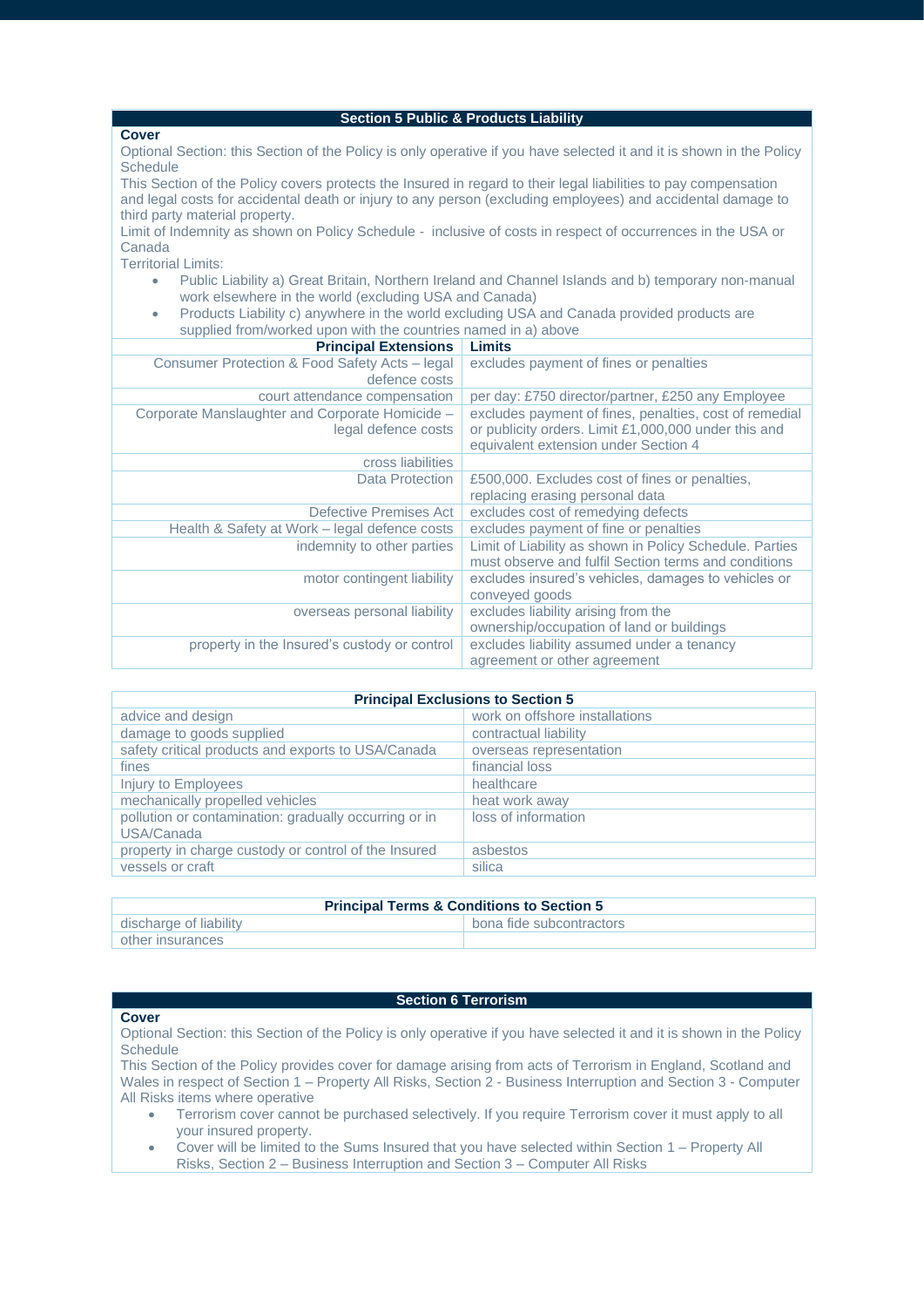| <b>Principal Exclusions to Section 6</b>                                            |                                                        |
|-------------------------------------------------------------------------------------|--------------------------------------------------------|
| computer virus or similar mechanism, hacking,<br>phishing, denial of service attack | riot or civil commotion                                |
| property at a nuclear installation or nuclear reactor                               | war invasion act of foreign enemy hostilities (whether |
| residential property insured in the name of a private                               | war be declared or not) civil rebellion revolution     |
| individual                                                                          | insurrection military or usurped power                 |

| <b>Principal Terms &amp; Conditions to Section 6</b>     |                                                      |
|----------------------------------------------------------|------------------------------------------------------|
| issue of Terrorism certificate/verification of Terrorism | all property/premises owned by/the responsibility of |
| by Insurer and Pool Reinsurance Company                  | the Insured have been insured for Terrorism          |

## **Section 7 Commercial Legal Expenses**

**Cover** This Section of the Policy protects the Insured in regard to legal costs & expenses and employment compensation awards as described in Section 7

Also included is access to a range of useful helplines and a Business legal services website, which allows you to create many online documents, which can help your business

| Limits                          |
|---------------------------------|
| £100,000                        |
| £100,000 (£1,000,000 aggregate) |
| £100,000                        |
| £100,000                        |
| £100,000                        |
| £100,000                        |
| £100,000                        |
| £100,000                        |
| £100,000                        |
| £100,000                        |
| £100,000                        |
| £25,000                         |
|                                 |
|                                 |
|                                 |
|                                 |
|                                 |
|                                 |
|                                 |
|                                 |

## **Principal Exclusions to Section 7**

| $\blacksquare$                                                                                                                                                             |                                                                                                                                                  |  |
|----------------------------------------------------------------------------------------------------------------------------------------------------------------------------|--------------------------------------------------------------------------------------------------------------------------------------------------|--|
| it must always be more likely than not that your claim<br>will be successful.                                                                                              | you must report your claim during the period of<br>insurance and as soon as you become aware of the<br>circumstances that could lead to a claim. |  |
| unless there is a conflict of interest we will choose an<br>appointed advisor until proceedings need to be issued<br>or in any claim dealt with by an Employment Tribunal. | legal costs, expenses or compensation awards<br>incurred before we accept a claim.                                                               |  |
| costs that exceed the sum we would have agreed to<br>pay a solicitor on our panel, if the insured chooses to<br>use their own representative                               |                                                                                                                                                  |  |

| <b>General Policy Exclusions</b>                                |                                             |
|-----------------------------------------------------------------|---------------------------------------------|
| war and allied risks/dispossession/radioactive<br>contamination | punitive and other non-compensatory damages |
| civil commotion in Northern Ireland                             | date recognition                            |
| terrorism (property and business interruption)                  | marine policies                             |
| terrorism (liability)                                           | computer virus                              |
| cyber – third party                                             | illegal deliberate and criminal acts        |
| Communicable disease                                            |                                             |

| <b>General Policy Conditions</b>        |                       |  |
|-----------------------------------------|-----------------------|--|
| misrepresentation and fair presentation | observance of terms   |  |
| fraud                                   | legal representatives |  |
| reasonable care                         | subject to survey     |  |
| alteration                              | limit of indemnity    |  |
| payment of premium                      | third party rights    |  |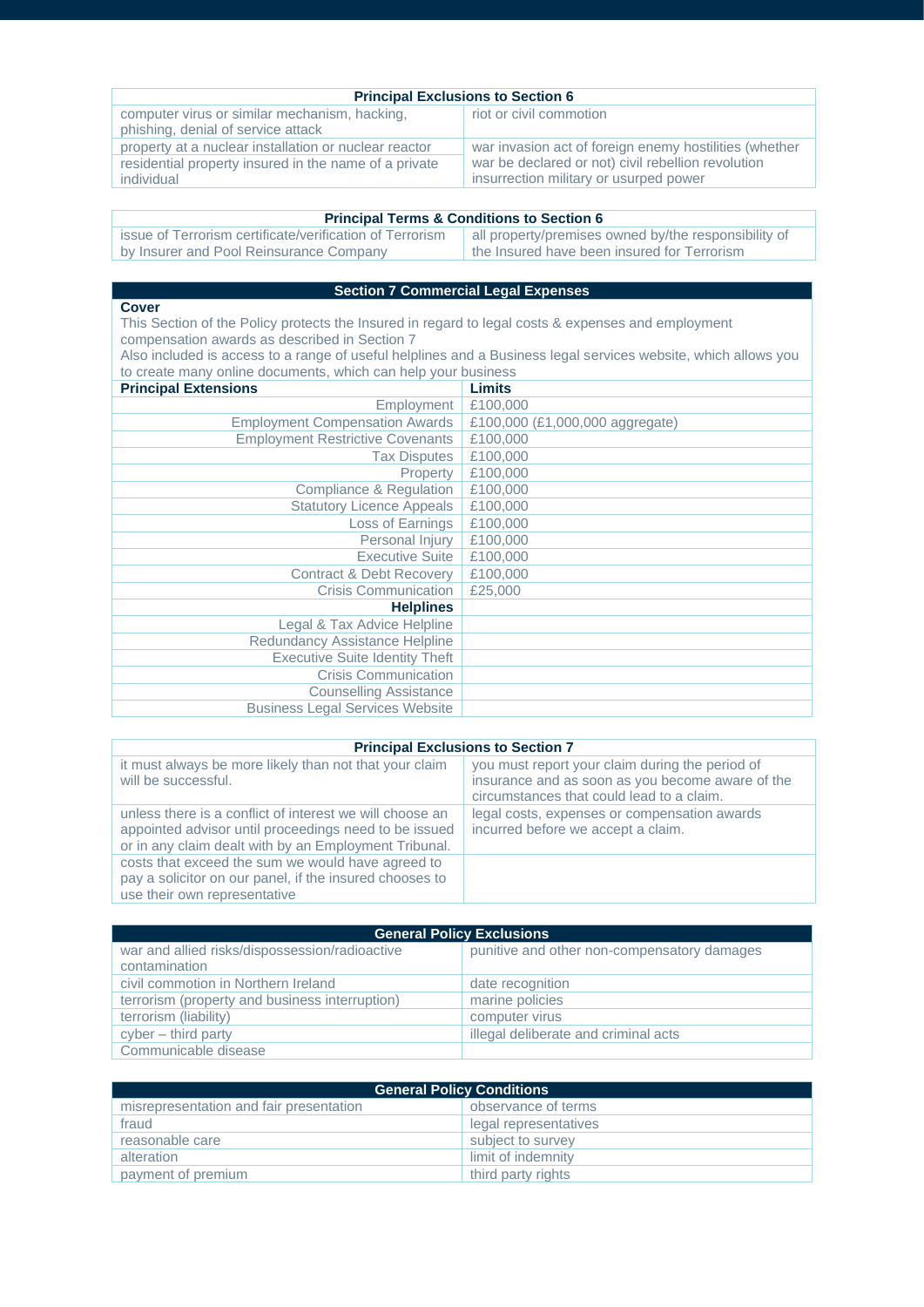| cancellation, by Insured and Insurer | assignment            |
|--------------------------------------|-----------------------|
| claims - action by Insured           | insureds contribution |
| claims - rights of Insurer           | abuse                 |
| conditions                           | sanctions             |
| contribution                         | subrogation           |
| arbitration                          | iurisdiction          |
| claims co-operation                  | premium adjustment    |
| policy interpretation                | unoccupied buildings  |

#### **How do I make a claim?**

If you need to notify a potential claim under Section 1 Property All Risks, Section 2 Business Interruption or Section 6 Terrorism please immediately contact the Claims Helpline on 01732 520273. Please quote your Policy Number and code UNIUW

If you need to notify a potential claim under Section 4 Employers Liability or Section 5 Public & Products Liability please immediately contact the Claims Helpline on 0800 587 8388. Please quote your Unicorn policy number.

If you need to notify a potential claim under Section 3 Equipment Breakdown please immediately report your claim to Claims Department, HSB Engineering Insurance Limited, Chancery Place, 50 Brown Street, Manchester M2 2JT Telephone: +44 (0) 330 100 3432 (Calls to this number are charged at the same standard landline rate as calls to 01 or 02 numbers.)

Email: [new.loss@hsbeil.com](mailto:new.loss@hsbeil.com)

If you need to notify a potential claim under Section 7 Commercial Legal Expenses, a claim form can be downloaded at www.arag.co.uk/newclaims or requested by telephoning ARAG on 0330 303 1955 between 9am and 5pm weekdays (except bank holidays).

## **How do I complain?**

If you have a complaint about the service you have received from your Broker Intermediary or Agent please contact their Complaints Department and they will investigate your complaint accordingly. They will supply a copy of their complaints procedure when contacting them.

If they are unable to resolve your complaint you may refer your complaint to the Financial Ombudsman Service

Should you be unhappy with the service provided by Unicorn Underwriting Limited please contact us by phone on +44 (0)20 7444 9555 or write to us at The Compliance Officer, Unicorn Underwriting Limited, 22 Bishopsgate, London EC2N 4BQ

E-mail[: complaints@unicornuw.com](mailto:complaints@unicornuw.com)

Please quote the Policy Number in all correspondence

Should you be unhappy with the service provided under Section 7 Commercial Legal Expenses please contact ARAG on 0117 917 1561 (hours of operation are 9am-5pm, Mondays to Fridays excluding bank holidays. For our mutual protection and training purposes, calls may be recorded) or write to them at ARAG plc, 9 Whiteladies Road, Clifton, Bristol, BS8 1NN.

E-mail[: customerrelations@arag.co.uk](mailto:customerrelations@arag.co.uk)

If we cannot resolve your complaint you may be able to refer your complaint to the Financial Ombudsman Service

The address is: Financial Ombudsman Service, Exchange Tower, London E14 9SR

Telephone: **0800 023 4567** or **0300 123 9 123** (from mobile or non BT lines)

E-mail[: complaint.info@financial-ombudsman.org.uk](mailto:complaint.info@financial-ombudsman.org.uk)

Website[: www.financial-ombudsman.org.uk](http://www.financial-ombudsman.org.uk/)

Making a complaint will not affect your right to take legal action

## **Details about our Regulator**

Unicorn Underwriting Limited is authorised and regulated by the Financial Conduct Authority FRN474137.

## **Compensation**

If we are unable to meet our liabilities to policyholders, you may be able to claim compensation from the Financial Services Compensation Scheme. The level of compensation differs depending on the type of cover: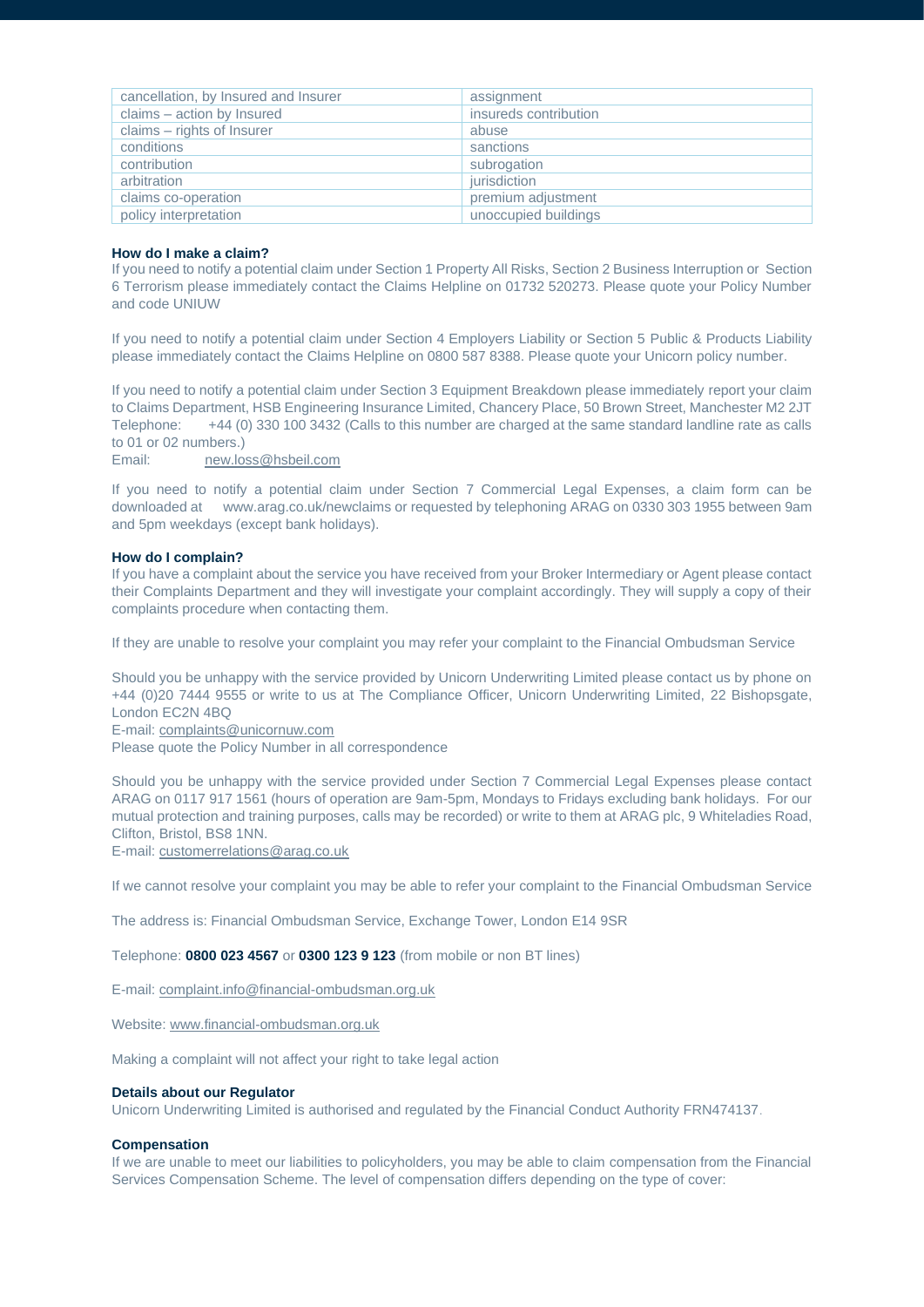Compulsory Insurance Non-compulsory Insurance 100% of the claim 90% of the claim

Further information can be obtained from: Financial Services Compensation Scheme, PO Box 300, Mitcheldean, GL17 1DY Telephone 0800 678 1100 or 020 7741 4100 enquiries@fscs.org.uk [www.fscs.org.uk](http://www.fscs.org.uk/)